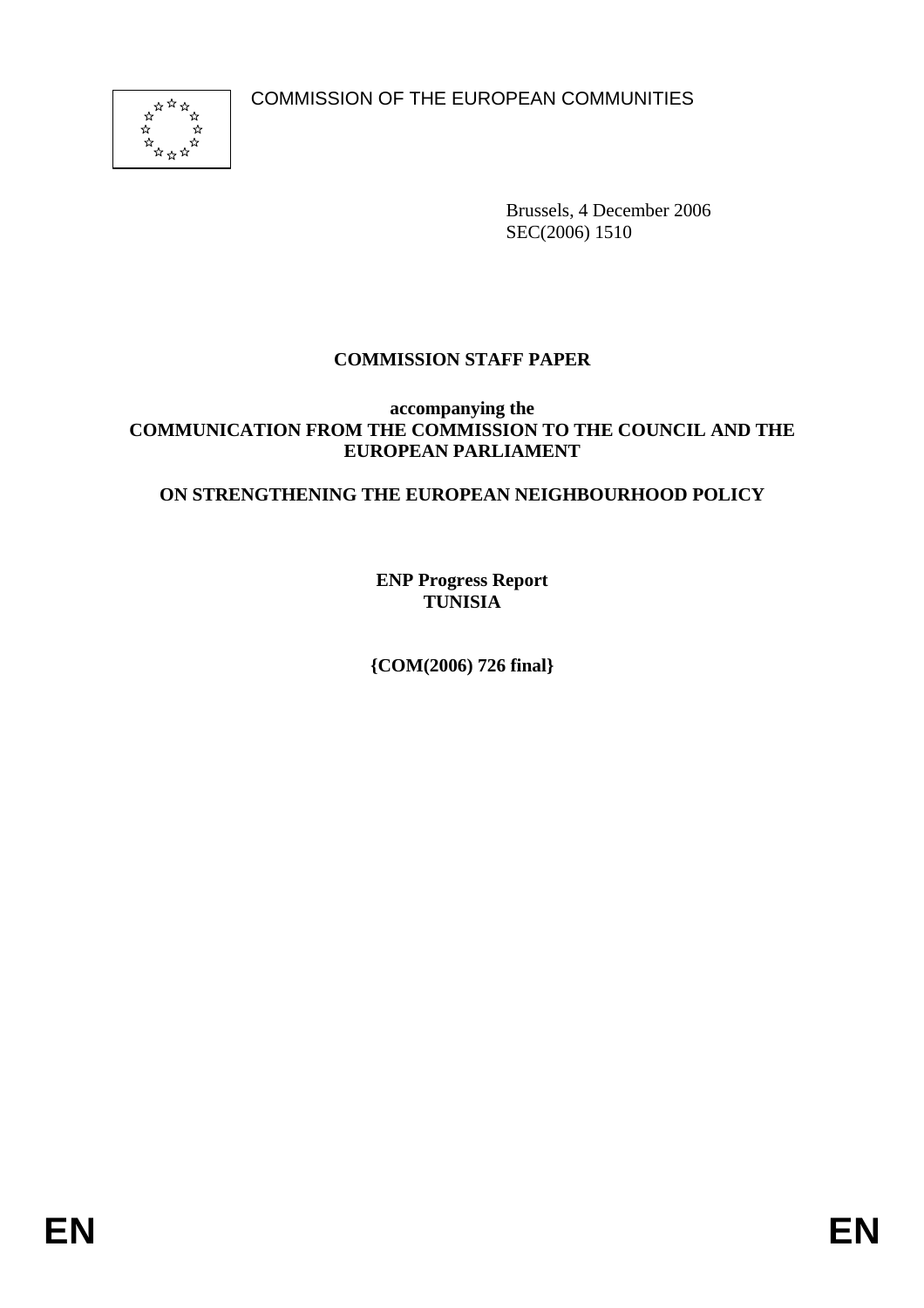### **Background and overall assessment**

The Action Plan, which was adopted in July 2005 and became operational in 2006, is now a coherent framework for dialogue between the European Union (EU) and Tunisia. It has enabled an in-depth dialogue to be launched on economic and business matters and on various sectoral policy issues. Five subcommittees met during the first seven months of 2006 (economic dialogue, agriculture and fisheries, transport, environment and energy, research and innovation, customs cooperation).

Improving living standards remained a constant priority of government policy, in line with the ENP objective of creating an area of shared prosperity. Good progress has been made on most of the economic and social reforms and the sector-specific measures indicated in the Action Plan, including in the transport, energy and scientific research fields.

On a more general note, there is a high degree of cohesion between the Action Plan and Tunisia's own priorities. These priorities, which were established by the guidelines to the XIth plan (2007-2016), focus on creating productive employment by making the Tunisian economy a knowledge-based economy, and hence more competitive. This objective is all the more relevant in view of the challenge that high growth in unemployment among young graduates, and the social unrest and migration which it generates, presents to Tunisia and Europe. In other words, the Tunisian authorities are using the Action Plan to implement this objective and as a launch pad to further the country's development.

There has been less progress on the political front in recent months, however, particularly as regards cooperation and **dialogue on political and security issues**.

Preparations by the Subcommittee on Human Rights and Democracy are still focused on its rules of procedure. A start should be made on implementing the modernisation programme for the justice system, which was signed at the end of December 2005. Civil society projects with the EU have so far proved problematic, especially as regards implementation of the Tunisian League of Human Rights projects.

As regards aid, there is a high degree of cohesion between cooperation programmes for 2007-2010 and the Action Plan's economic and social priorities. This is reflected in the large number of twinning programmes and the institutional reforms linked to budget aid.

#### **Political dialogue and reform**

The Chamber of Counsellors was set up in July 2005 to consolidate democratic institutions and the rule of law. Forty-one counsellors are directly appointed by the President of the Republic; forty-three are elected by local authorities and forty-two by trade associations. The Confederation of Tunisian Unions (UGTT), which is entitled to fourteen seats, declined to take part. The forty-three elected representatives of local authorities are all members of *Rassemblement constitutionnel démocratique*, the ruling party.

The financing agreement for the justice system's modernisation programme, on which preparatory work was started at the beginning of 2002, was signed at end-December 2005. It has not yet been fully implemented, although it is just the prototype of the new generation programme that the neighbourhood policy is designed to encourage, and implementation provides Tunisia with an opportunity to demonstrate its positive commitment.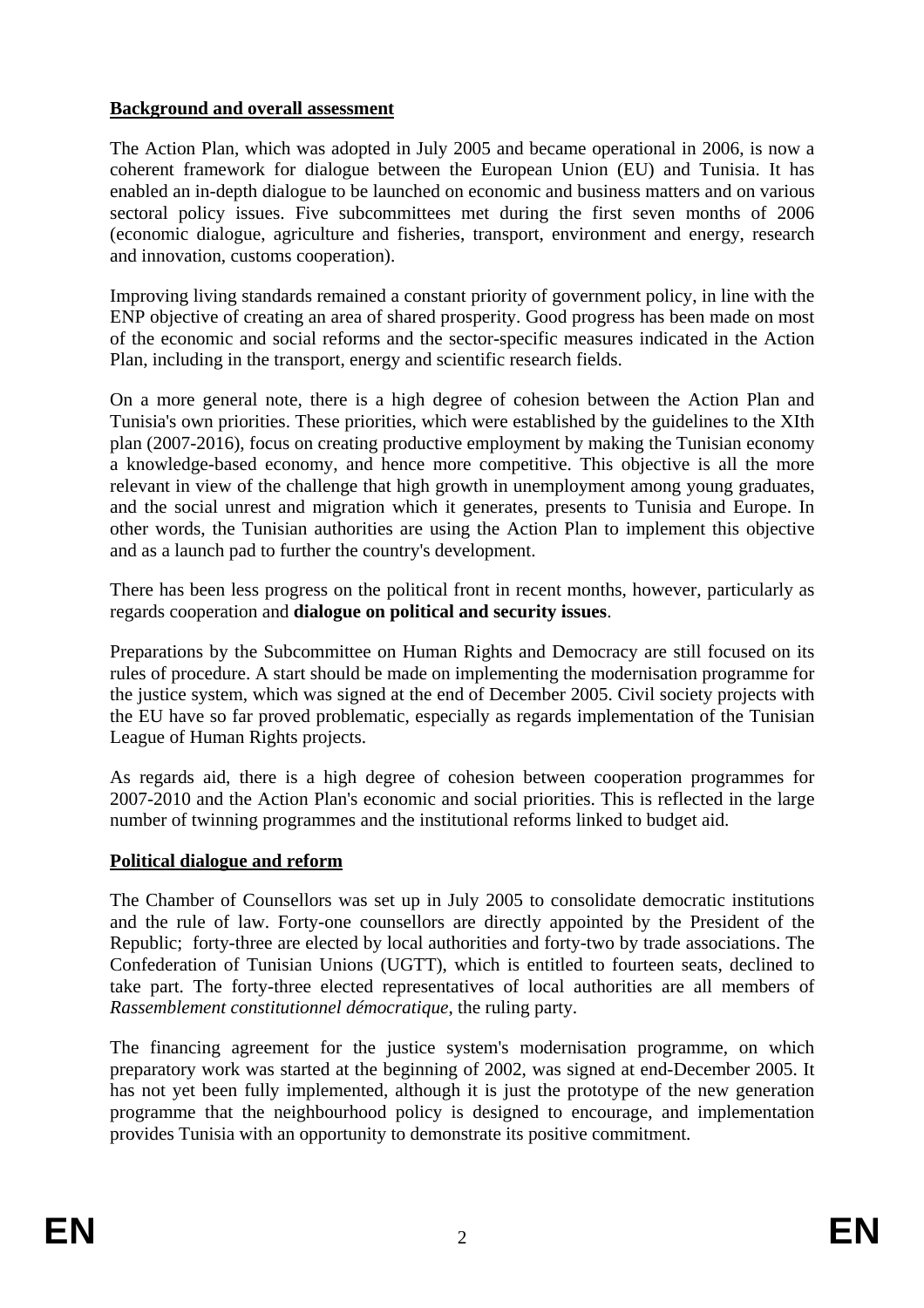As regards human rights and fundamental freedoms, there has been little progress on freedom of association and freedom of expression. The activities of independent civil society (NGOs, political movements, trade associations) have also been obstructed. The obligation for daily newspapers and magazines to deposit a number of copies with the authorities prior to publication was abolished in 2006 under the organic law but remains in force for the foreign press. In practice, journalists continue to face various obstacles (e.g. media access to advertising).

Relations between the steering committee of the Tunisian League of Human Rights and the authorities continue to be problematic, which makes it difficult for the League to function normally, whereas it is often referred to as a major national asset which should be preserved. Progress was also limited on other civil society projects funded by the European Community, such as the "Santé Sud" project or the project for the Association of Tunisian Women for Research & Development (AFTURD).

The International Conference on Employment and the Right to Work in the Euro-Mediterranean area, which was scheduled to take place in Tunis at the beginning of September 2006, was cancelled at the last minute. A step towards improving detention and prison conditions was taken in April 2005 when the International Committee of the Red Cross was authorised to make regular visits to all detention centres and prisons. Approximately 100 political prisoners were freed in February 2006 (of a total of 1298 prisoners, 5% of the prison population), who received pardons, mainly under ordinary criminal law.

At regional and international level, dialogue is ongoing with the EU but there is scope for consolidation. Although Tunisia's defence policy is constrained by limited resources and objectives, comprehensive legislation is in place to fight terrorism and considerable funding has been made available for that purpose.

Tunisia has been praised by the Member States and the United States as a very reliable partner in the fight against terrorism; cooperation in this area is mainly bilateral. The Council's Working Party on Terrorism (COTER) has decided to provide technical assistance to Tunisia. It remains to be decided what this assistance will comprise, but it should focus on money laundering, security requirements for travel documents and judicial cooperation.

In the field of regional cooperation, Tunisia is actively involved in the " $5 + 5$ " process.

#### **Economic and social reform and development**

#### **Macroeconomic framework**

Thanks to prudent budgetary and monetary policies and improvements to debt management, Tunisia's macroeconomic framework is stable and the outlook is favourable. GDP growth ran at 4.2% in 2005 and should exceed 5% in 2006 in spite of the difficult external environment (low EU demand, severe competition from Asia and rising prices for raw materials). The main reasons for this growth are marked expansion in the service and industrial sectors and an upturn in agricultural production.

#### **Budgetary and fiscal policy**

The Government has not merely pursued a prudent budgetary policy but also set itself an ambitious strategy to place public finances on a sounder footing with a view to making budgetary policy more responsive to economic development objectives. In 2005 the deficit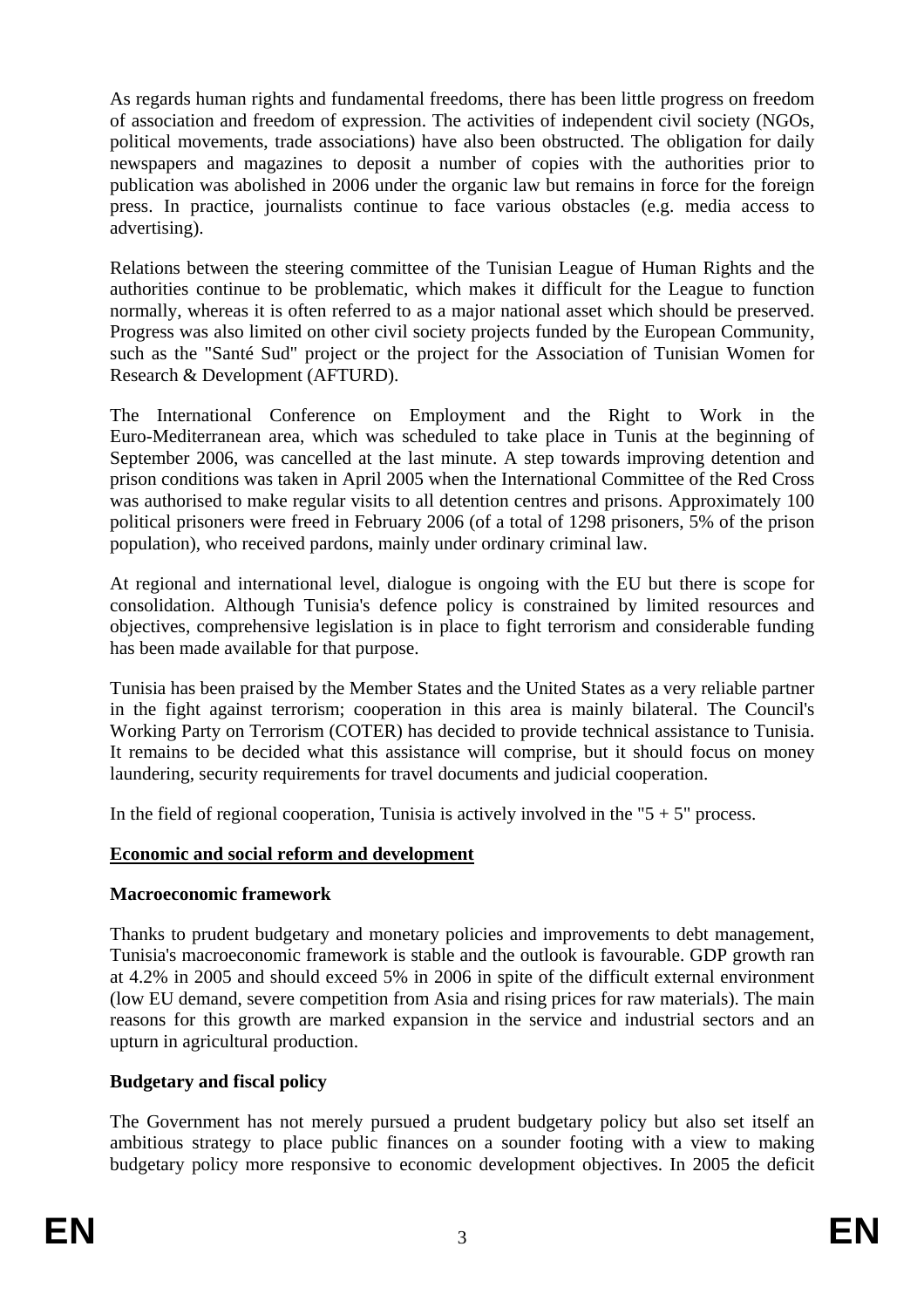amounted to 3.2% of GDP (excluding donations), up from 2.9% the previous year. For 2006 it should be around 3.6% of GDP, reflecting in part higher State subsidies to petroleum products and significant expenditure on civil servants' salaries.

In 2005 the public debt amounted to almost 59% of GDP. The regulatory and institutional framework of debt management was consolidated in line with the recommendations of the study carried out under the Structural Adjustment Facility (SAF) III. A directorate-general for debt and financial cooperation (DGDCF) has been set up at the Ministry of Finance. This new directorate-general is organised according to function (front, middle and back office), meaning that the latter two functions of debt management could be merged. However, the Ministry of Finance and the Ministry of Development and International Cooperation remain jointly responsible for negotiating and taking out external loans. Each financing agreement must be ratified by Parliament.

Efforts to reinforce the macroeconomic framework and improve debt management are supported by the European Commission, the World Bank and the African Development Bank within structural adjustment programmes. FAS IV has received funding from the Commission to the tune of  $\epsilon$ 78 million

The Government is planning to use two-thirds of the revenue from the recent privatisation of Tunisie Télécom to reduce the foreign debt, currently at 69.9%.

#### **Employment, social policy, sustainable development**

Despite the country's good economic performance, unemployment remains high (14.3% in 2005), with graduates increasingly affected. In 2005 the Tunisian authorities started to implement policies to align labour supply and demand and to put in place reforms to make recruitment more flexible by introducing temporary work. But if this policy is to be truly effective, the rules governing dismissal will have to be made less stringent too, and no action has been taken on this.

The European Community is funding a number of projects to improve vocational training and promote job creation and educational reform. An EC-funded programme to modernise secondary schools, improve links between universities and businesses and promote recognition of foreign qualifications was launched in 2005. It should have a positive impact over the coming years.

In its dialogue with the EU, Tunisia is gradually making progress on social rights in accordance with the International Labour Organisation Declaration. Work still needs to be done on social dialogue, which is still too often prohibited by the authorities, including collective bargaining. The EC has stepped up financial and technical assistance for the reform and extension of the social security system and for efforts to consolidate and monitor safety in the workplace.

As regards poverty, work has been started to tackle the causes of marginalisation and social division. The official figures show that poverty levels have been reduced to 3.9% and that the middle class now accounts for 80% of the population. Per capita income is growing steadily, most households are home-owners and basic amenities and modern means of communication are available to most Tunisians.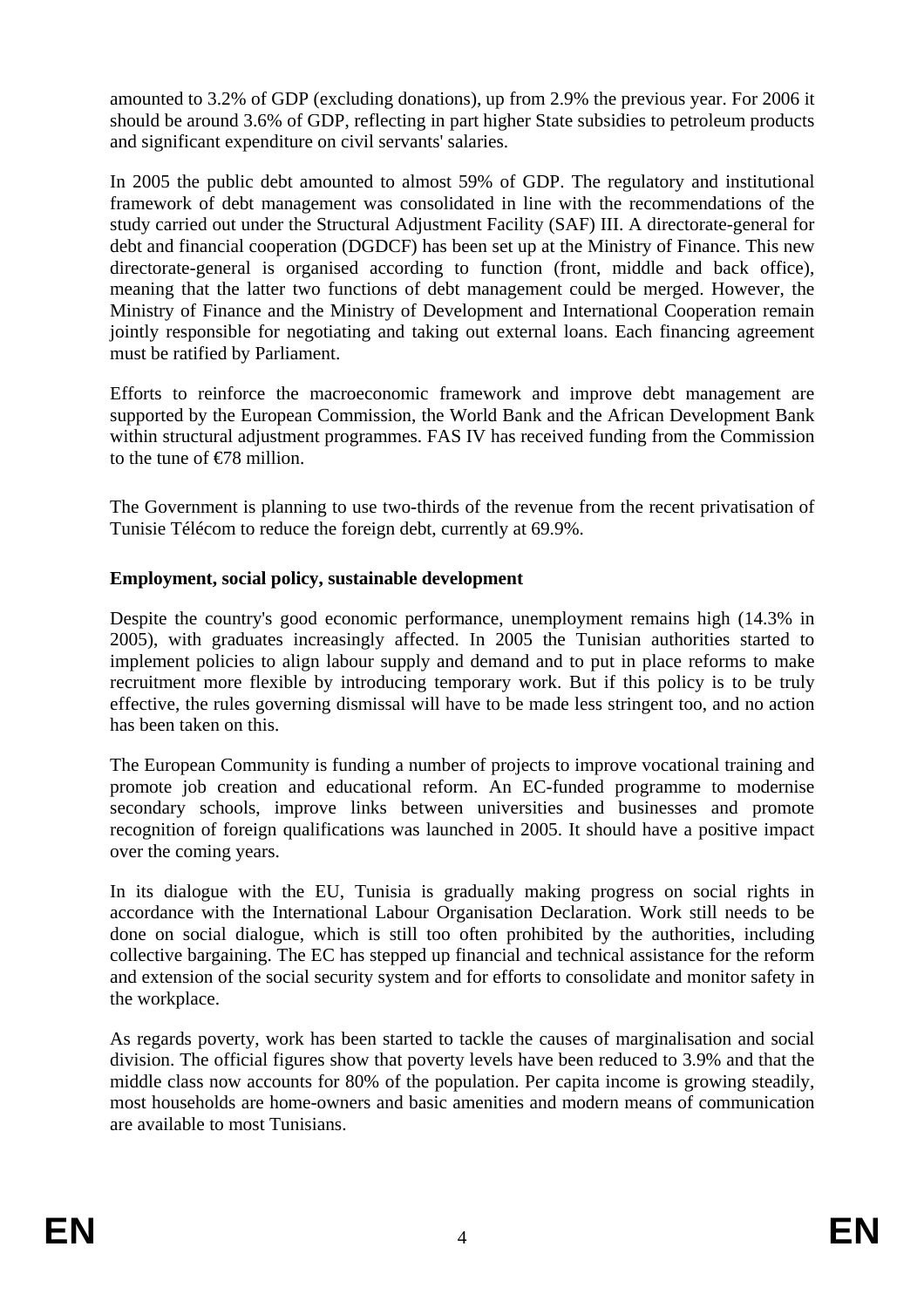A whole chapter of the Xth plan is devoted to Tunisia's commitment to sustainable development, and the XIth plan builds on this commitment with structured measures. Institutions are highly developed and the legislative and regulatory framework is fairly comprehensive. The national committee for sustainable development, which was founded in 1993, is continuing to coordinate the work of interested parties. Sustainable development indicators were established for Tunisia in 2003, and even more detailed regional indicators produced by the Tunisian Observatory for the Environment and Sustainable Development were published in 2005.

#### **Trade, markets and regulatory reform**

Overall, implementation of the Action Plan's trade component and regulatory convergence with the EU are satisfactory. Good progress has been made with tariff dismantling: Tunisia should be ready two years before schedule. Nevertheless, work is slowing down and there is even some evidence of delays and bottlenecks. This is affecting sectors such as consumer goods and processed agricultural products (which are in competition with local goods) and work on non-tariff barriers. Within the regional context, Tunisia is a party to the Agadir agreement, which sets up a Free Trade Area between four Mediterranean nations. It has been in force since July 2006.

Negotiations on the liberalisation of trade in processed agricultural products, processed agricultural products and fishery products, scheduled to start in June 2006, did not get off the ground because the Tunisian side did not have a negotiating brief, and they may be further obstructed by the current bottlenecks in tariff elimination for processed agricultural products.

Tunisia has adopted the protocol on Pan Euro-Mediterranean origin cumulation, which has been in force since August 2006. The Tunisian customs authorities are continuing work on the comprehensive review of procedures begun several years previously with a view to making them more user-friendly and transparent. The resulting amendments to legislation and operating practice are currently in the final phase of implementation. As regards implementation of the World Customs Organisation's Framework of Standards to Secure and Facilitate Global Trade, Tunisia has already set up think-tanks to examine related concepts such as approved exporters. The customs authorities should play a greater part in combating counterfeiting and piracy; an amendment to the customs code currently in the pipeline would make importing counterfeit goods a customs offence and is a promising first step.

Tunisia has made significant progress on free movement of goods and technical regulations. It has confirmed its willingness to negotiate an agreement on conformity assessment and acceptance of industrial products and has identified the priority sectors which should be covered by the agreement. A work programme has been developed and is currently being implemented. Horizontal legislation for standardisation and accreditation and sector-specific legislation is being drawn up. In addition, the Consumer Protection Act, the Decree on Import and Export Controls and the Food Safety Act are in the process of being aligned with EU law. A bill is being prepared to guarantee the independence of the National Accreditation Council (TUNAC). Administrative capacity for market surveillance should be boosted.

In the sanitary and phytosanitary field, Tunisia is continuing work to set up an animal traceability system (particularly for bovine animals) and has stepped up surveillance. A law on animal products has been adopted which will facilitate convergence with EU rules. Laboratory and border inspections have been increased and arrangements for combating avian influenza have been reinforced. However, much still has to be done to reinforce the regulatory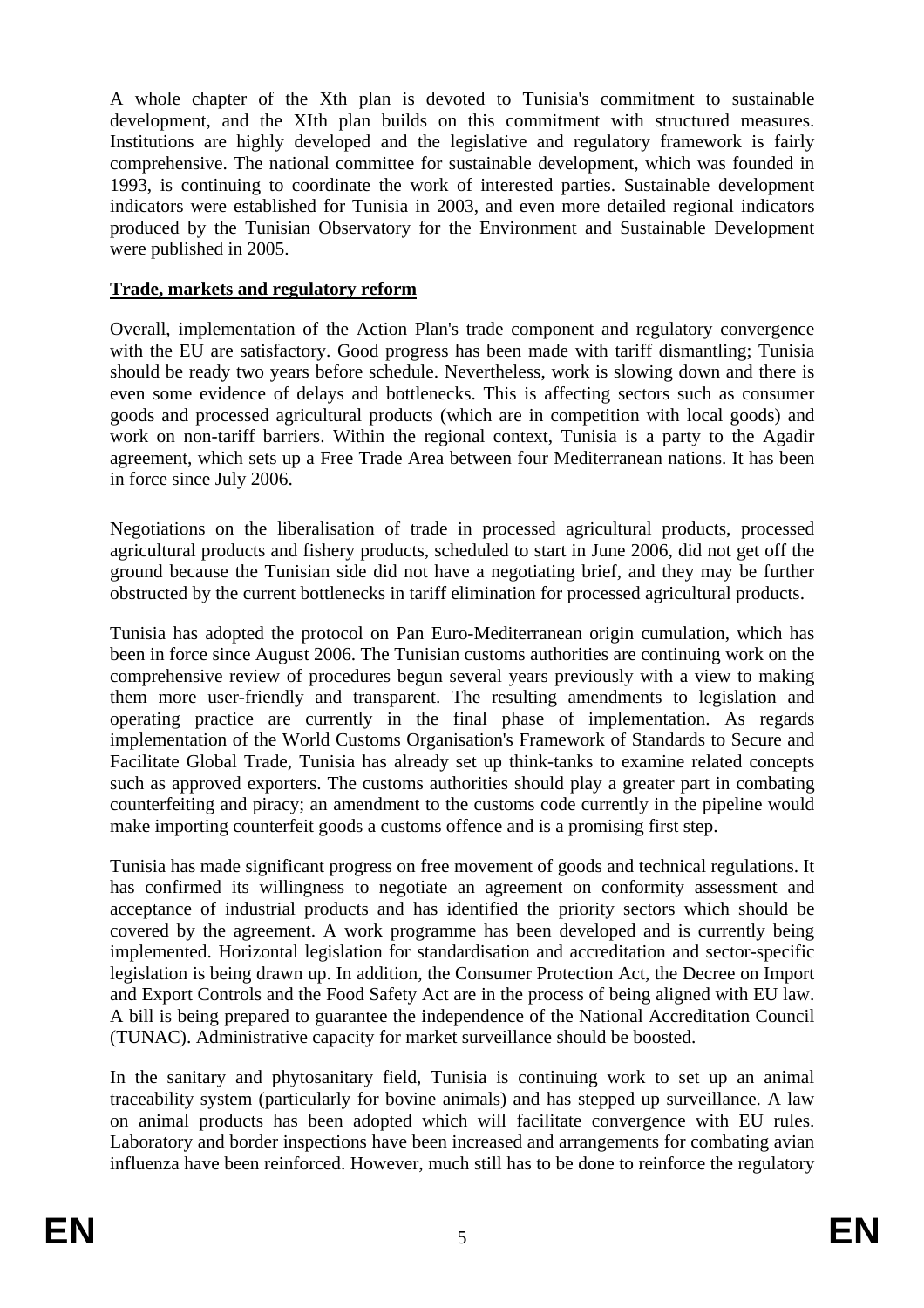framework, institutions and laboratories and inspections and surveillance, including residue testing and contingency plans in the event of an epizootic.

Tunisia is continuing to take measures to improve the investment climate, for instance by reducing the number of government approvals and lifting restrictions on purchases of industrial estates by foreigners. Good progress has been made on company law: new obligations for the members of boards of directors, audit committees for large or listed companies, a requirement to appoint external financial auditors and stricter publication requirements. However, concerns remain about economic governance, competition, intellectual property, inflexible labour law and rampant red tape.

As regards services, Tunisia has launched negotiations on a free trade agreement with the European Community and the Member States on services and the right of establishment. A study has been carried out by the *Institut d'économie quantitative* to identify national priorities in the services sector. As regards financial services, implementation of the recommendations of the IMF's 2002 Financial Sector Assessment Programme (FSAP) is fairly advanced. But a number of problems remain in the banking sector, such a lack of transparency of some claims/creditors and an insufficient level of provisioning for certain banks.

Tunisia has made steady but slow progress in implementing its strategy for deregulating payments and capital movements. In addition to advances in macroeconomic stability and strengthening of the financial sector, measures have been taken to open up access to foreign capital, to make it easier for foreigners to buy land and shares in SMEs and to increase the amount of foreign currency that can be freely exported by non-residents. Strict foreign currency controls and the requirement for banks to pay back their foreign currency surpluses continue, however, to brake movements of capital.

In the social field, Tunisia has started talking to the European Commission about implementing the clause on equal treatment for its nationals in the European Union. This should also help to abolish residual discrimination in Tunisia against some EU nationals. Social security for migrants continues to pose problems, e.g. as regards system compatibility and aggregation of benefits in Tunisia and the EU.

Tunisia has launched a tax reform which reflects the short-term commitments set out in the Action Plan. It plans to reduce the number of VAT rates to three and abolish the 29% rate as of January 2007, to reduce corporation tax from 35% to 30% and to introduce a 10% rate for offshore companies. There are also plans to modernise the tax administration which include setting up a directorate-general for large taxpayers. Legislation on a tax amnesty has been adopted. Further work is needed to simplify the legislative framework and improve relations with taxpayers to encourage voluntary compliance with the rules.

Improvements have been made to competition policy and its implementation in Tunisia, especially with regard to private-sector anti-competitive practices, reflected in a marked increase in the number of referrals. Significant legislative and institutional changes have taken place in competition law, which also applies to state aid, even though further work is needed in the field. No real progress has been made on transparency of state aid. Legislation adopted in 2005 and 2006 consolidated the legal and regulatory framework and the institutions (competition council and directorate-general for competition), one of its effects being to make them more independent. Work has also been done to raise awareness among operators and train judges.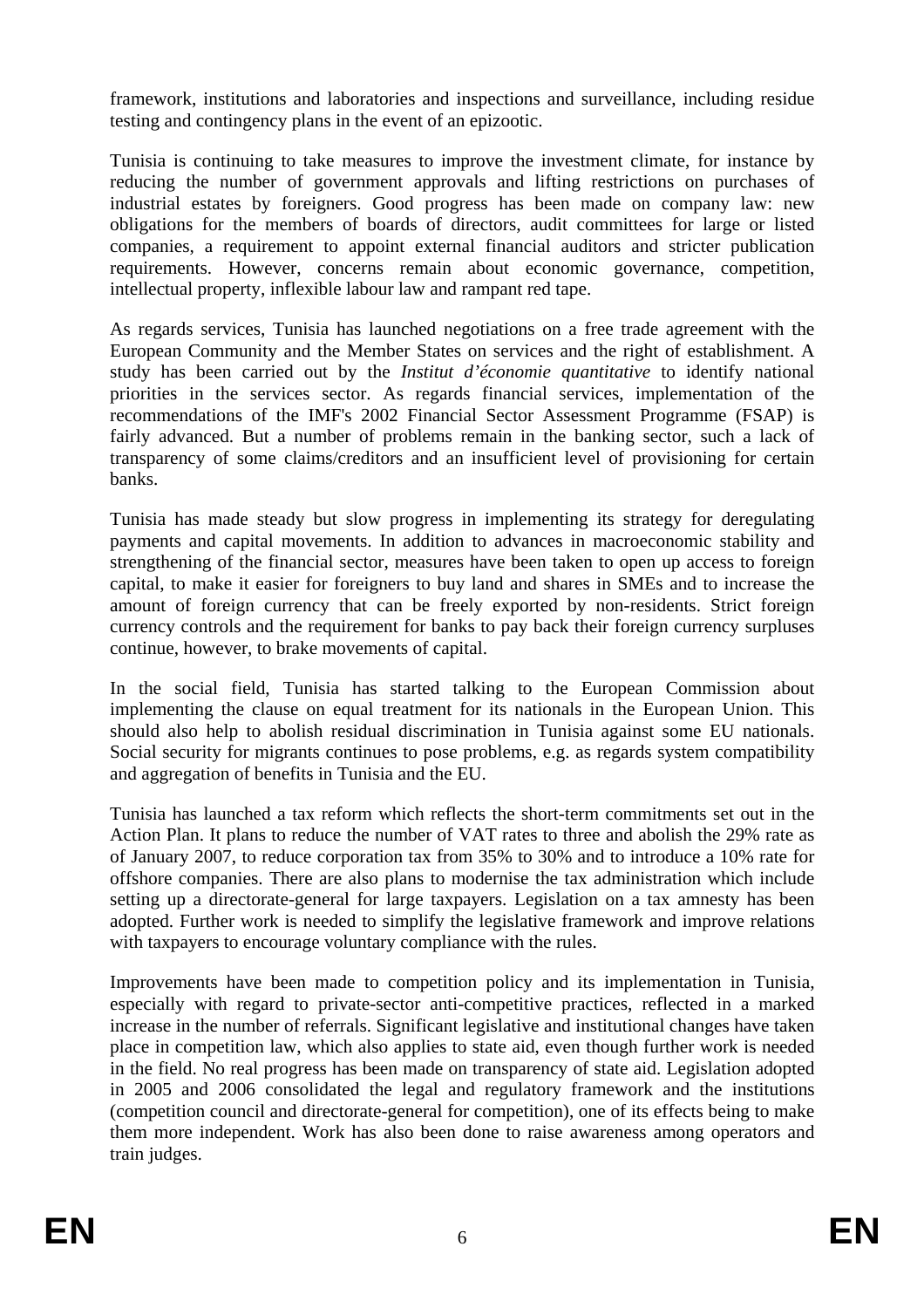Tunisia has signed up to virtually all the main international agreements and treaties concerning intellectual and industrial property, but there are problems with implementation in the international trade field (customs) and the industrial field (patents). In cooperation with the World Intellectual Property Organisation (WIPO), Tunisia has stepped up efforts to flag up the importance of intellectual property rights by organising seminars and awareness-raising campaigns. During the three and a half years prior to December 2005, more than 900 000 products, most of which were counterfeit, were confiscated in the course of inspections.

Mixed progress has been made on public procurement. An internet site for public calls for tender has been set up, which has increased transparency. The legal framework was reformed in 2003 and 2006 by introducing better planning, reducing the time taken to refund guarantees and improving the right of bidding companies to appeal and apply for a stay of proceedings. However, separating technical from financial bids has made the tendering procedure less transparent and less straightforward. In addition, new preferences have been introduced for Tunisian craftsmen.

In the statistical field, significant cooperation has been undertaken to promote convergence with the EU, particularly as regards agricultural, energy and health data. This cooperation also involves building the capacity of the administrative structures that produce and collect data, improving monitoring of the business environment and improving data dissemination via the internet.

Slow progress is being made on reforming public-finance management. In spite of discussions and studies spanning several years, the reform designed to introduce objective-based budgeting has not been launched. Public-sector consolidated accounts are still not available. Little headway has been made on introducing better international and European standards in internal controls of public finances, in particular, stricter internal audits and increased managerial responsibility. A revised mandate has been produced for the Court of Auditors but this has not yet been adopted.

With regard to enterprise policy, Tunisia has already implemented most of the principles of the Euro-Mediterranean Enterprise Charter and has taken action to improve the business environment. The most significant measures in 2005 included the creation of a bank to promote the development of SMEs (Banque de financement des PME) and the introduction of online business start-ups. The Government has developed a wide range of sophisticated instruments to assist private sector development: the current priorities are business services, access to finance and innovation promotion. Although there is a business-friendly regulatory framework, businesses still suffer from the Tunisian authorities' predilection for red tape.

#### **Cooperation on justice, freedom and security**

Tunisia is not a mass transit migration area. That said, it does hold undeniable attractions for sub-Saharan Africans. As regards asylum and refugees, despite having signed conventions and protocols on asylum, Tunisia has failed to adopt national legislation guaranteeing the rights of refugees in the country. Dialogue between the Office of the High Commissioner for Refugees (HCR) and Tunis has been put on ice and the organisation's local office is still awaiting authorisation to operate in Tunisia.

As regards cooperation on the management of migratory flows, at the latest meeting of the Working Party on Social Affairs (May 2005), Tunisia acknowledged the usefulness of cooperation programmes such as Aeneas. It also stressed that more capacity was needed in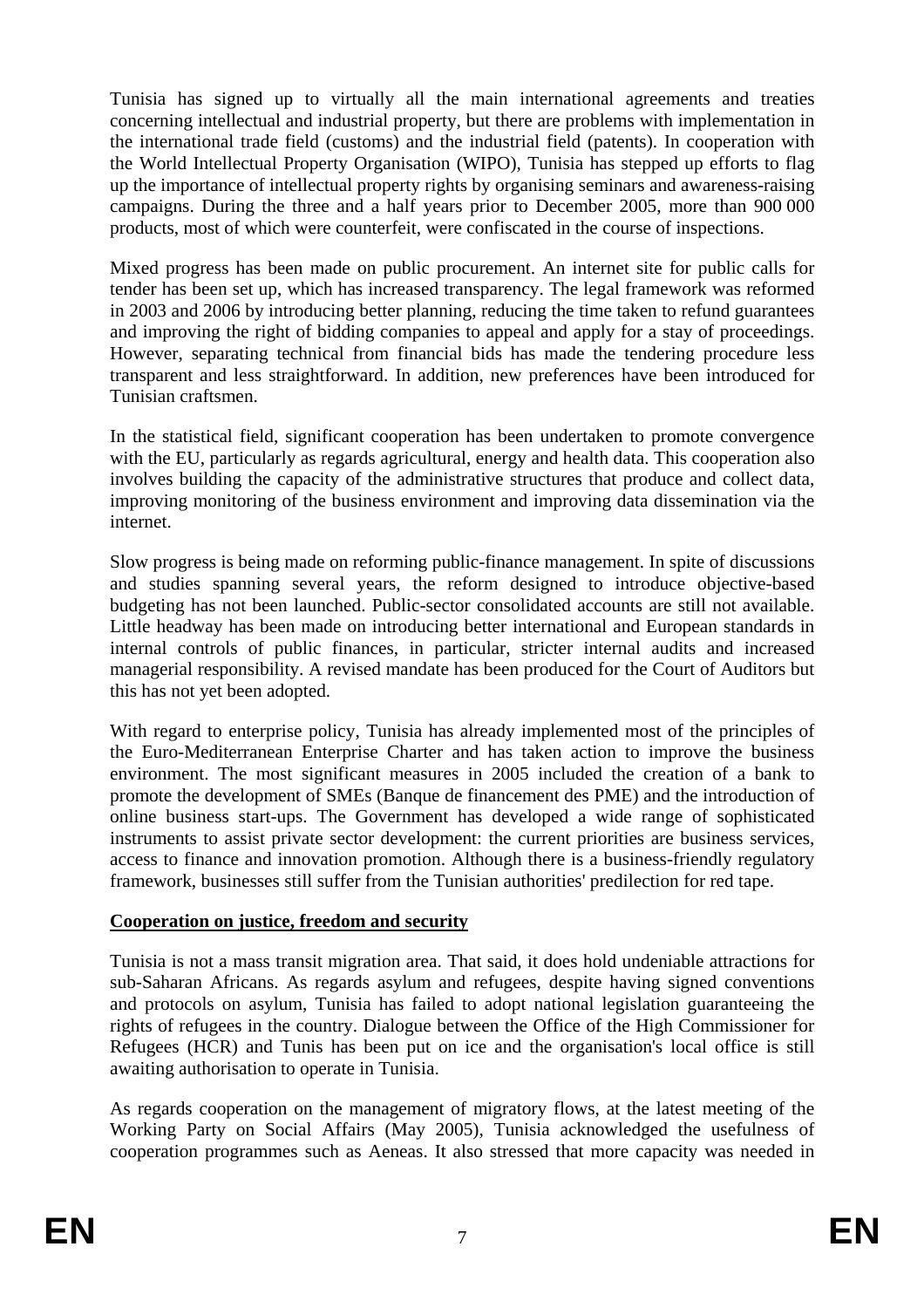departure and transit countries. Progress has stalled on two projects promoted by the International Organization for Migration. In contrast, Tunisia was actively involved in the Rabat conference on migration, where it stressed the need for joint development and triangular cooperation with the sub-Saharan states.

With regard to organised crime, Tunisia has ratified the United Nations Convention against Transnational Organized Crime and its protocols. A cooperation agreement with Italy entered into force in 2005. Regarding money-laundering and anti-corruption measures, Tunisia signed the 2003 United Nations Convention against Corruption in March 2004 but has not yet ratified it.

Justice professionals clashed with the authorities in defence of their prerogatives in 2006. The governing bodies of the magistrates' association were replaced and the bar protested against a new law which provided for the setting-up of a training institute for justice professionals under the aegis of the Ministry of Justice rather than the profession itself. Independence of the judiciary is still limited, given that magistrates are appointed by the executive. The 2005 Organic Act did not change this state of affairs.

Tunisia has signed bilateral agreements concerning the status of individuals (civil status, military service for dual nationals, custody, pensions) and mutual legal assistance. It is involved in police cooperation (terrorism, illegal immigration, trafficking), but has been less active in the field since 2005.

#### **Transport, energy, information society, environment, science and technology**

Tunisia implements a coherent transport policy, the aim being to make the various means of transport more efficient by reforming the sector and improving infrastructure. The current policy objectives include making public transport the long-term priority, renewing the maritime fleet and aircraft, improving transport safety, developing multimodal transport and providing better-quality services. Public transport operators have become more competitive following restructuring in recent years. Aviation has been deregulated (two private companies), as have road public transport and transport infrastructure (airport and port). Tunisia has not yet negotiated an aviation agreement with the European Community but has amended its bilateral air services agreements with the Member States. Although the railway system receives compensation for discharging its public service obligations, keeping low-density lines open remains difficult. Road transport continues to be handicapped by a market structure characterised by small operators. Maritime safety has improved but remains an issue. The port reforms have been successfully implemented.

An energy importer, Tunisia aims to play a greater part in ensuring the EU's energy security. It is increasing the capacity of the Transmed gas pipeline (transit of Algerian gas to Italy), has started preparations for the construction of a new gas pipeline with Libya and is planning to build a liquefied natural gas terminal and a new refinery. Tunisia continues to promote gas consumption and is studying future energy sources, including the nuclear option. Studies have been carried out on the possibility of an electricity interconnection with Italy. There are plans to reinforce the electricity interconnection with Algeria with a view to a future interconnection with the Middle East. This will contribute to the future Euro-Mediterranean electricity network. Tunisia has started to open its fuel distribution sector up to competition, but its stated objective of opening up its own electricity and gas market seems to have been put on the back burner. In short, a great deal remains to be done, including development of an integrated electricity market in the Maghreb. Restructuring of the public electricity and gas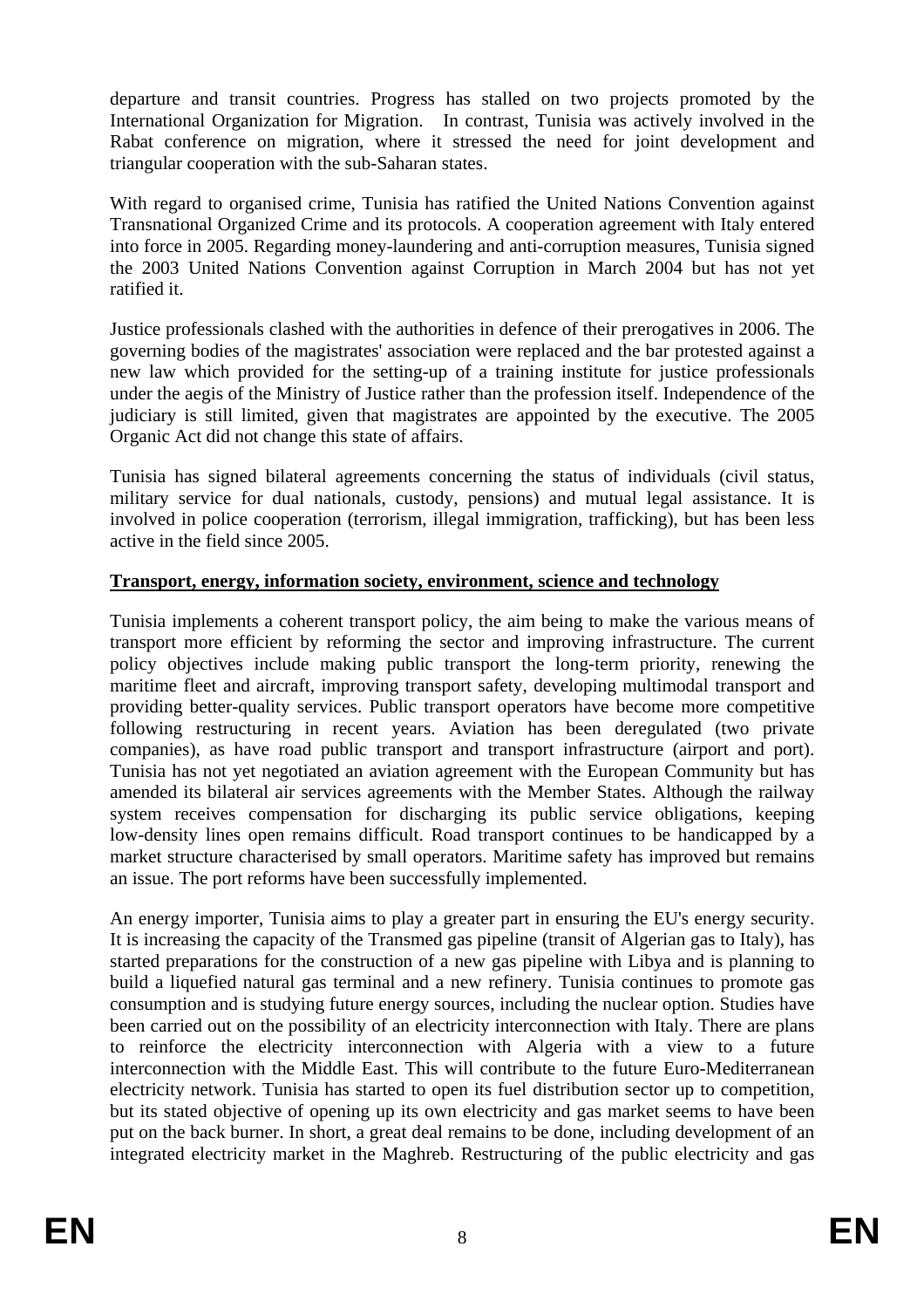company (STEG) has begun. Energy prices have been aligned with market prices, but the subsidy volume has increased rapidly. Work has continued to renovate the electricity network, reduce network losses and advance rural electrification. Energy efficiency has been improved and renewable energy use increased. A law on energy efficiency has been adopted and an agency for energy efficiency under the aegis of the Ministry of Industry and Energy is now operational.

Implementation of the IT action plan is designed to develop a knowledge-based economy based on new information technology and, at the same time, control the production and dissemination of information. The World Summit on the Information Society held in Tunis in November 2005 highlighted these contradictions. Tunisia still has to complete its regulatory framework for electronic communications and consolidate the national telecommunications authority. The fixed telephone line market has not yet been opened up, although Divona Télécom has been competing with Tunisie Télécom since 2005 to provide satellite communication services (VSAT). There are plans to authorise Tunisie Télécom and Divona Télécom to provide high speed Internet access services via Wimax. The number of internet access providers has increased but free access to the internet and its contents remains problematic. The Government has opened up the audiovisual industry to the private sector. Rules are being drawn up for the electronic press along similar lines to those in force for the written press.

The main environmental issues are water quality, waste management, marine and coastal pollution and desertification. Tunisia has made good progress on climate change by setting up national bodies, adopting Clean Development Mechanism (CDM) procedures and working on a number of CDM projects. The  $10<sup>th</sup>$  development plan (2002-2006) includes environmental policy objectives. The regulatory framework and sector-specific legislation have been established in most sectors, but require further work. The most recent legislation includes decrees on environmental impact studies and limits on gas emissions (scheduled for June 2006). A new integrated waste management strategy is being drawn up and a review of the biodiversity strategy and action plan is under way. Some measures forming part of the national strategy to combat desertification have been implemented. Work has been done in recent years to reinforce the authorities responsible for the environment and incorporate environmental issues into other sectoral policies. Regional and local implementation is still a challenge although 24 regional strategies have been drawn up. Tunisia has taken action to promote transfers of environmental technology. Reports on the state of the environment are published at regular intervals and a national programme has been developed to raise awareness of environmental issues. However, greater attention must be given to public involvement and access to information. Tunisia has ratified the relevant international agreements and protocols. It takes part in the Council of Arab Ministers Responsible for the Environment, the African Ministerial Conference on Environment, the Maghreb Commission on Environmental Protection and the Action Plan for the Mediterranean and benefits from the activities carried out as part of the EU's water initiative. Some measures have been taken to promote cooperation between Tunisian and European towns, but this is an area requiring further attention. Cooperation on water-related issues with the European Community has continued. Various other issues, including regional cooperation with the European Environment Agency, have been identified as possible areas of closer cooperation.

An ambitious research and innovation policy has been developed, reflected in a 25% budget increase by 2009 and implementation of "technolopolis", a theme-based, regional programme. Tunisia is also opening opportunities for researchers by setting up structures to promote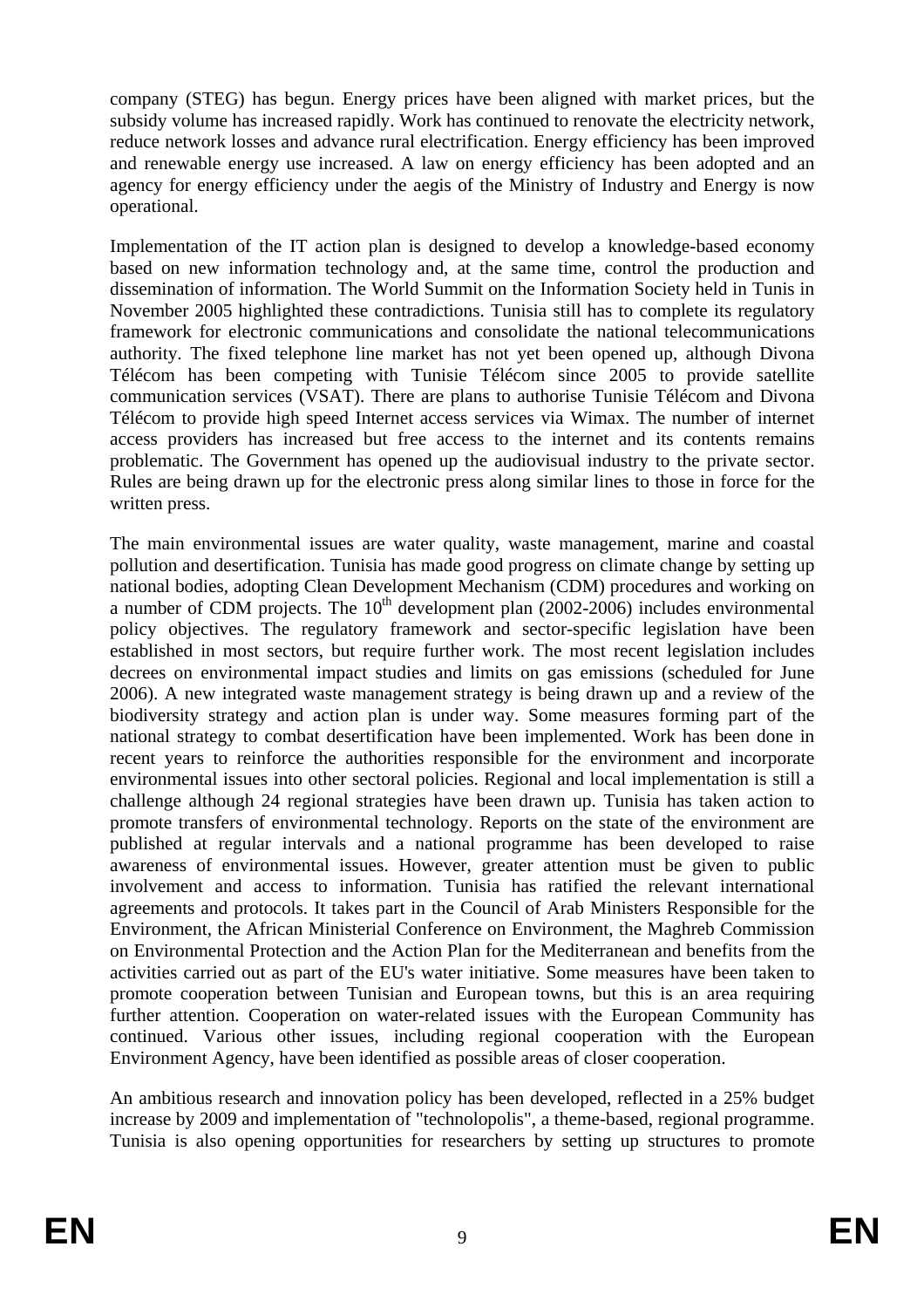research projects and consolidating interfaces between business and research. The country is making a significant contribution to the EC Framework Programme.

### **People-to-people contacts.**

Education is a key priority for Tunisia, which has provided a decent primary education for many years. The proportion of young people going on to secondary education has increased. The focus is now on raising quality and stimulating interest, and on preparing a wide-ranging education reform. The undergraduate/postgraduate/doctorate model is being reinforced. Introducing IT throughout the education system is a priority. Technical education and training have been reorganised. These reforms have been aided by EC sector-specific programmes  $(\text{E10 million})$ . In higher education, the Tempus programme has stimulated cooperation between Tunisian universities and the EU and implementation of the university reform. The Erasmus Mundus programme is up and running in Tunisia and will be fully operational shortly. The EuroMed Jeunesse programme provides assistance to exchange projects involving young people and Tunisian organisations.

Tunisia plays an active part in the Euro-Mediterranean cultural programmes. It has not been unaffected by the crisis in the film industry and serious shortcomings in the intellectual property field are not unknown.

Partnership with civil society is problematic. Cooperation with civil society is beset by difficulties, and most of the projects funded by the EC as part of the European Initiative for Democracy and Human Rights (EIDHR) and NGO co-financing thematic lines have been blocked by the Tunisian authorities. As regards consumer protection, Tunisia has decided to step up production, distribution and import controls and to set up a national consumer council.

Improvements have been noted in health indicators (life expectancy, child mortality, maternal mortality) and universal access to health insurance, or to free or subsidised health care for vulnerable groups. The reform process must continue to increase access to health care, improve quality and efficiency in the sector and ensure that insurance systems are sustainable. Levels of HIV infection and AIDS are low but monitoring could be improved.

#### **Support aspects**

The Meda Programme now extends to all the key areas of modernisation of Tunisia's economy and society: macroeconomic reforms, customs, ports, privatisation, the financial industry, the whole of the education sector, financial reform, health insurance; new programmes have been set up in the governance field (media, justice), and these will be important tests of future cooperation.

A significant proportion of EU intervention at macroeconomic level and in individual sectors takes the form of budget support (50% of ongoing programmes in 2006). This change in the nature of aid reflects a high degree of maturity in implementation of cooperation between the two partners and maximises the impact of European financial aid to the Tunisian economy.

In total, the Meda programme in Tunisia committed funds to the tune of  $\Theta$ 46 million between 1995 and 2006, €352 million of which during 2002-2006. Actual disbursements amounted to €658 million for 1995-2006, €405 million of which during 2002-2006.